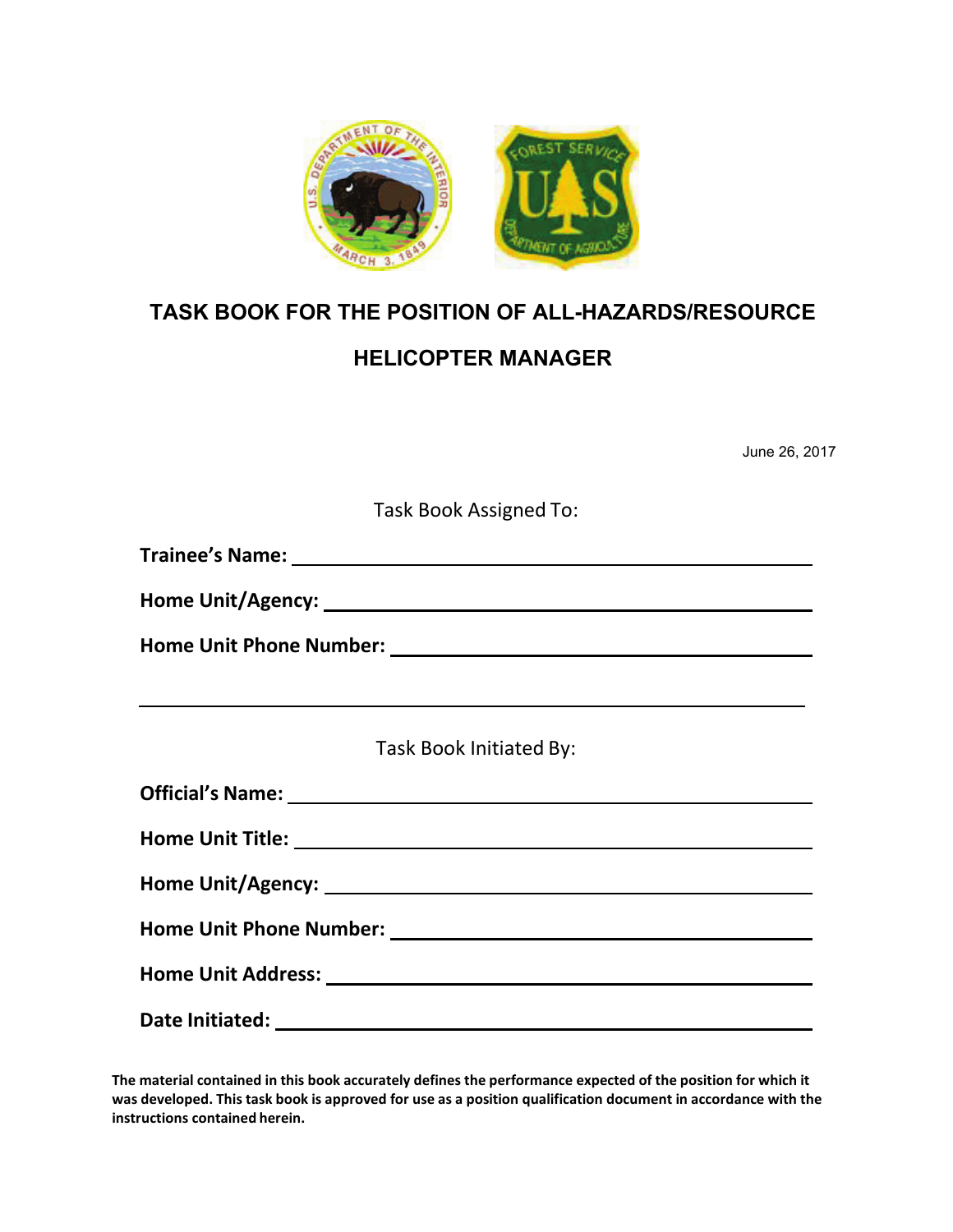#### **EVALUATOR**

DO NOT COMPLETE THIS UNLESS YOU ARE RECOMMENDING THE TRAINEE FORCERTIFICATION

#### **VERIFICATION / CERTIFICATION OF COMPLETED TASKBOOK FOR THE POSITION OF: ALL-HAZARD/RESOURCE HELICOPTER MANAGER FINAL**

### **EVALUATOR'SVERIFICATION**

I verify that all tasks have been performed and are documented with appropriate initials. I alsoverify that

has performed successfully as a trainee and should therefore be considered for certification in thisposition.

FINAL EVALUATOR'S SIGNATURE ANDDATE

EVALUATOR'S PRINTED NAME, TITLE, DUTY STATION, AND PHONENUMBER

### **AGENCY CERTIFICATION:** I certify that

has met

all requirementsfor qualification in this position and that such qualification has beenissued.

CERTIFYING OFFICIAL'S SIGNATURE ANDDATE

CERTIFYING OFFICIAL'S NAME, TITLE, DUTY STATION, AND PHONE NUMBER

#### **DOI & US Forest Service POSITION TASK BOOK (PTB)**

Position Task Sheets (PTB) have been developed for designated positions within the aviation management branch ofthe US Forest Service & DOI. Each PTB lists the performance requirements (tasks) for the specific position in a formatthat allows a trainee to be evaluated against written guidelines. Successful performance of all tasks, as observed and recorded by an evaluator, will result in a recommendation to the agency that the trainee be certified in that position.

Evaluation and confirmation of the trainee's performance of all the tasks may involve more than one evaluator and can occur on projects, in classroom simulation, and in other work situations. Designated PTBs require position performance during which the majority of required tasks are demonstrated on an actual All-Hazard Incident or project. It is important that performance be critically evaluated and accurately recorded by each evaluator. The bullets under each numbered task are examples or indicators of items or actions related to the task. The purpose ofthe bullets is to assist the evaluator in evaluating the trainee; the bullets are notall-inclusive.

### **THE SPECIFIC AVIATION TASKBOOK OF "ALL-HAZARD/RESOURCE HELICOPTER MANAGER" ISNOT TRANSFERRABLE TO NWCG QUALIFICATIONS RELATED TO PRESCRIBE OR WILDLAND FIRE. THE SPECIFIC TASKBOOKS FOR NWCG ICS POSITIONS WILL BE ACCOMPLISHED ON THE APPROPRIATE INCIDENTS AND/ORPROJECTS.**

Entry of experience into IQCS will be as all-hazard only, not as qualified for positions requiring arduous or moderate duty fitness standards as precursors to qualification in wildland or prescribed firepositions.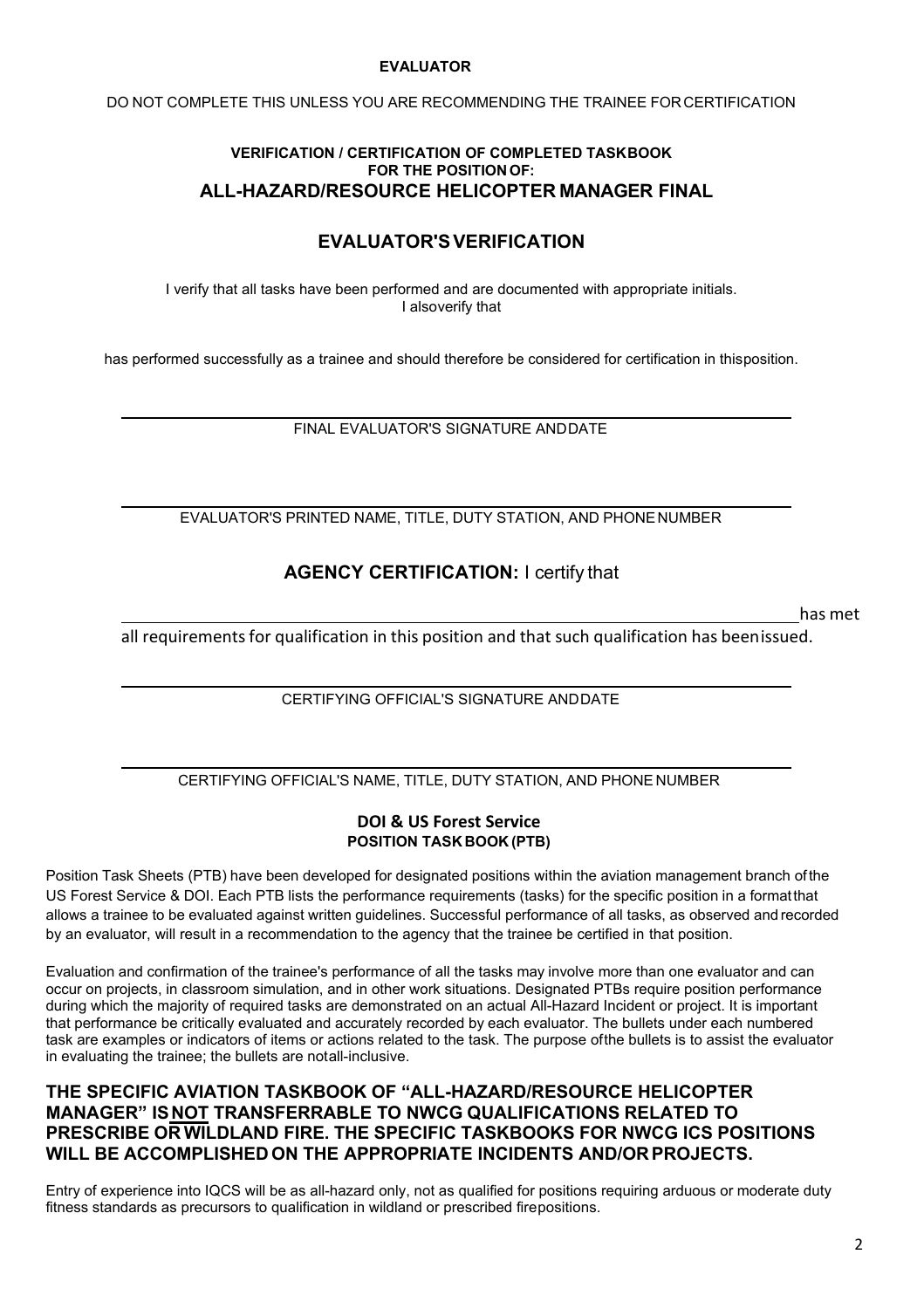### RESPONSIBILITIES:

- 1. The **Home Unit** is responsible for:
	- Selecting trainees based on the needs of the home unit and higher levels.
	- Ensuring that the trainee meets the training and experience requirements included in the NIMS Incident Positions Qualification Guide (IPQG), Interagency Aviation Training Guide (IATG) and/or the Interagency Helicopter Operations Guide (IHOG).
	- Initiating PTBs to document task performance.
	- Explaining to the trainee the purpose and processes of the PTB as well as thetrainee's responsibilities.
	- Providing opportunities for evaluation and/or making the trainee available for evaluation. Providing an evaluator for localassignments.
	- Tracking progress of the trainee.
	- Confirming PTB completion.
	- Determining certification per local policy.
	- Issuing proof of certification.
- 2. The **Trainee** is responsiblefor:
	- Reviewing and understanding instructions in the PTB.
	- Identifying desired objectives/goals.
	- Providing background information to an evaluator.
	- Satisfactorily demonstrating completion of all tasks for an assigned position within three years.
	- Assuring the Evaluation Record is complete.
	- Notifying home unit aviation manager when the PTB is completed and providing acopy.
	- Keeping the original PTB in personal records.
- 3. The **Evaluator** is responsiblefor:
	- Understanding the IPQG, IATG and/or the IHOG
	- Being qualified and proficient in the position beingevaluated.
	- Meeting with the trainee and determining past experience, current qualifications, and desired objectives/ goals.
	- Reviewing tasks with the trainee.
	- Explaining to the trainee the evaluation procedures that will be utilized and which objectives may be attained.
	- Identifying tasks to be performed during the evaluation period.
	- Accurately evaluating and recording demonstrated performance of tasks. Satisfactoryperformance shall be documented by dating and initialing completion of the task. Unsatisfactoryperformance shall be documented in the Evaluation Record.
	- Completing the Evaluation Record found at the end of this PTB.

#### 4. The **Final Evaluator is responsible for:**

- Signing the verification statement inside the front cover of the PTB when all tasks have been initialed and if the trainee is recommended for certification. (use wording in resource PTS)
- 5. The Unit **Training Specialist/Unit Aviation Manager** is responsiblefor:
	- Identifying All-Hazard/Project evaluation opportunities.
	- Assuring that trainees have metprerequisites.
	- Identifying and assigning a qualified evaluator that can provide a positive experience for the trainee, and making an accurate and honest appraisal of the trainee'sperformance.
	- Providing PTBs to approved trainees on the Incident/Project when home unit was unable to provide them.
	- Documenting the assignment.
	- Conducting progress reviews.
	- Conducting a close-out interview with the trainee and evaluator and assuring that documentation is proper and complete.
	- Notifying trainee's homeunit (if required)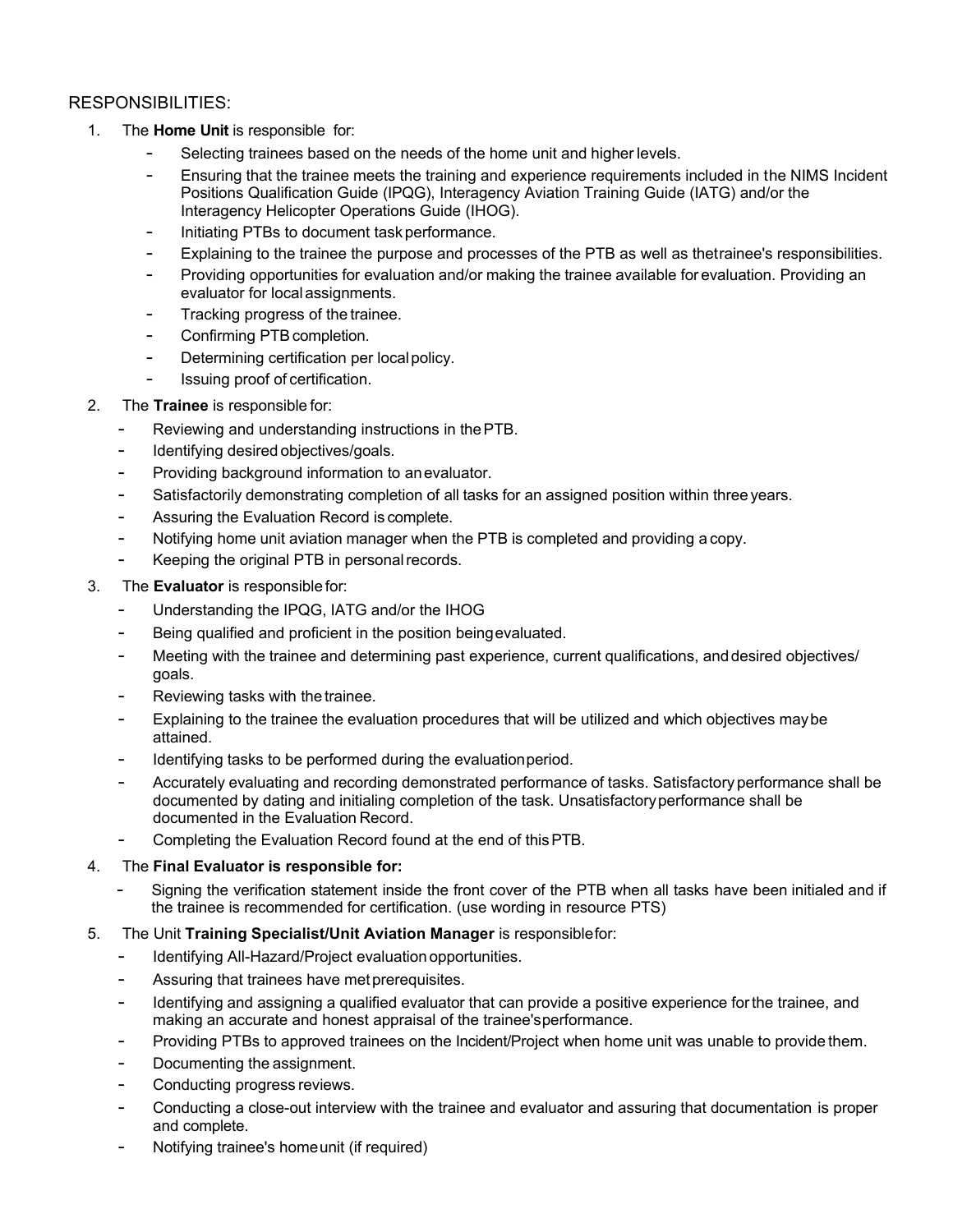The **Certifying Official** from the Home Agency (**Unit Aviation Officer/State Aviation Manager/Regional Aviation Manager/ Regional Helicopter Operations Specialist, whicheveris applicable)** must review and confirm the completion of the PTB and make a determination of agency certification. This determination should be based on the Trainee's demonstrationof acceptable position performance, as well as the completed PTB - which includes a Final Evaluator's Verification. Only the Certifying Official from the Home Agency has the authority to certify an individual's qualifications.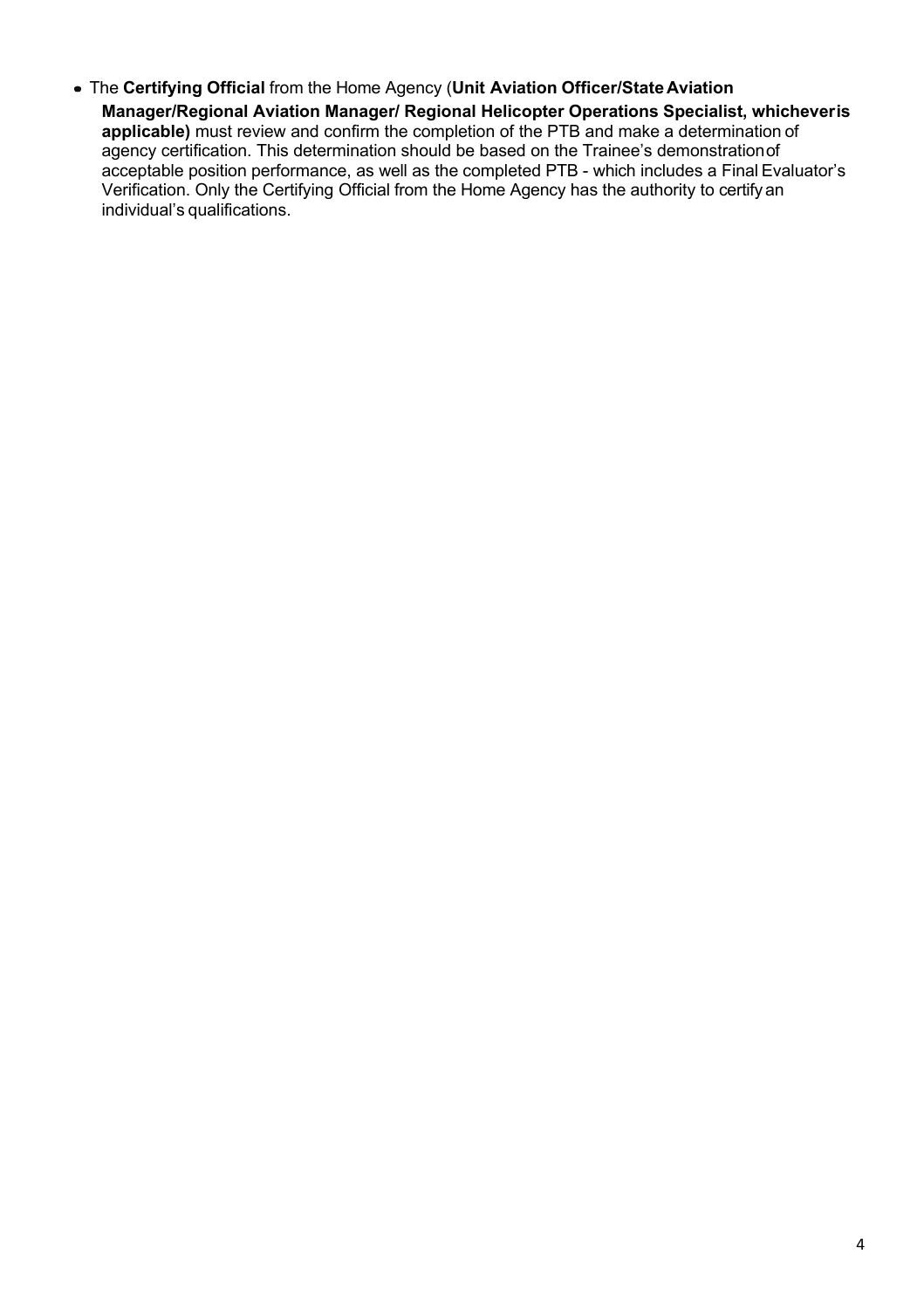## **POSITION: ALL-HAZARD/RESOURCE HELICOPTER MANAGER**

| <b>TASK</b>                                                                                                                                                                                                                                                                                                                                                                                                                                                                                                                                                                                                                                                                                                                                                                                                                                                                                                                                                                                                                                                                                           | C<br>O<br>D<br>E* | <b>EVALUATION</b><br><b>RECORD#</b> | <b>EVALUATOR: Initial &amp; date</b><br>upon Completion of task |
|-------------------------------------------------------------------------------------------------------------------------------------------------------------------------------------------------------------------------------------------------------------------------------------------------------------------------------------------------------------------------------------------------------------------------------------------------------------------------------------------------------------------------------------------------------------------------------------------------------------------------------------------------------------------------------------------------------------------------------------------------------------------------------------------------------------------------------------------------------------------------------------------------------------------------------------------------------------------------------------------------------------------------------------------------------------------------------------------------------|-------------------|-------------------------------------|-----------------------------------------------------------------|
| <b>GENERAL</b><br>1. Assemble Helicopter Manager Kit.                                                                                                                                                                                                                                                                                                                                                                                                                                                                                                                                                                                                                                                                                                                                                                                                                                                                                                                                                                                                                                                 | O                 |                                     |                                                                 |
| 2. Administer helicopter contracts/agreements in accordance<br>with agency policy:<br>• Conduct pre-use inspection of helicopter and fuel<br>service vehicle (if applicable) to ensure compliance<br>with contract/agreement specifications as related to<br>mission required equipment, systems (commo, GPS,<br>AFF, etc) and operation. Document as per agency<br>policy.<br>Verify and review required onboard documents for<br>compliance and currency such as:<br>Interagency Aviation Transport of<br>$\circ$<br>Hazardous Materials Guide & DOT<br>exemption<br>Copy of contract or agreement,<br>$\circ$<br>Helicopter flight manual and aircraft logbook<br>$\circ$<br>Agency aircraft data card<br>$\circ$<br>Pilot approval card<br>$\circ$<br>Maintain communication with appropriate agency<br>aircraft contracting personnel.<br>Establish daily work schedules for pilots, mechanics<br>and fuel truck drivers.<br>Complete daily diary and flight payment documents.<br>Complete Safecoms as needed.<br>Complete project contractor evaluation and forward to<br>Contracting Officer. | P                 |                                     |                                                                 |
| 3. Demonstrate knowledge of agency's aviation safety<br>policies as applicable to duties of the position and<br>tasks within this book:<br>Evaluate project or program using the Risk<br>Management Workbook.<br>Brief the evaluator as to whether JHA/Risk<br>$\bullet$<br>Management Worksheet or PASP adequately<br>addresses critical system elements and key<br>hazards.<br>Identify any additional hazards and mitigations<br>not included/or alternate mitigations for the<br>Workbook.                                                                                                                                                                                                                                                                                                                                                                                                                                                                                                                                                                                                        | O                 |                                     |                                                                 |
| 4. Establish and maintain positive supervisory interpersonal<br>and interagency working relationships.                                                                                                                                                                                                                                                                                                                                                                                                                                                                                                                                                                                                                                                                                                                                                                                                                                                                                                                                                                                                | P                 |                                     |                                                                 |
| 5. Ensure that:<br>• Assigned personnel are in good mental and<br>physical health.<br>• Assigned personnel are motivated to carry out<br>assignments. Morale problems are dealt with<br>immediately.<br>Fatigue producing conditions on projects are<br>resolved.                                                                                                                                                                                                                                                                                                                                                                                                                                                                                                                                                                                                                                                                                                                                                                                                                                     | P                 |                                     |                                                                 |

\*Code: O = task can be completed in any situation (classroom, simulation, daily job, etc.) P = task must be performed on a project (Resource Project, search & rescue, planned event, Law Enforcement, etc.)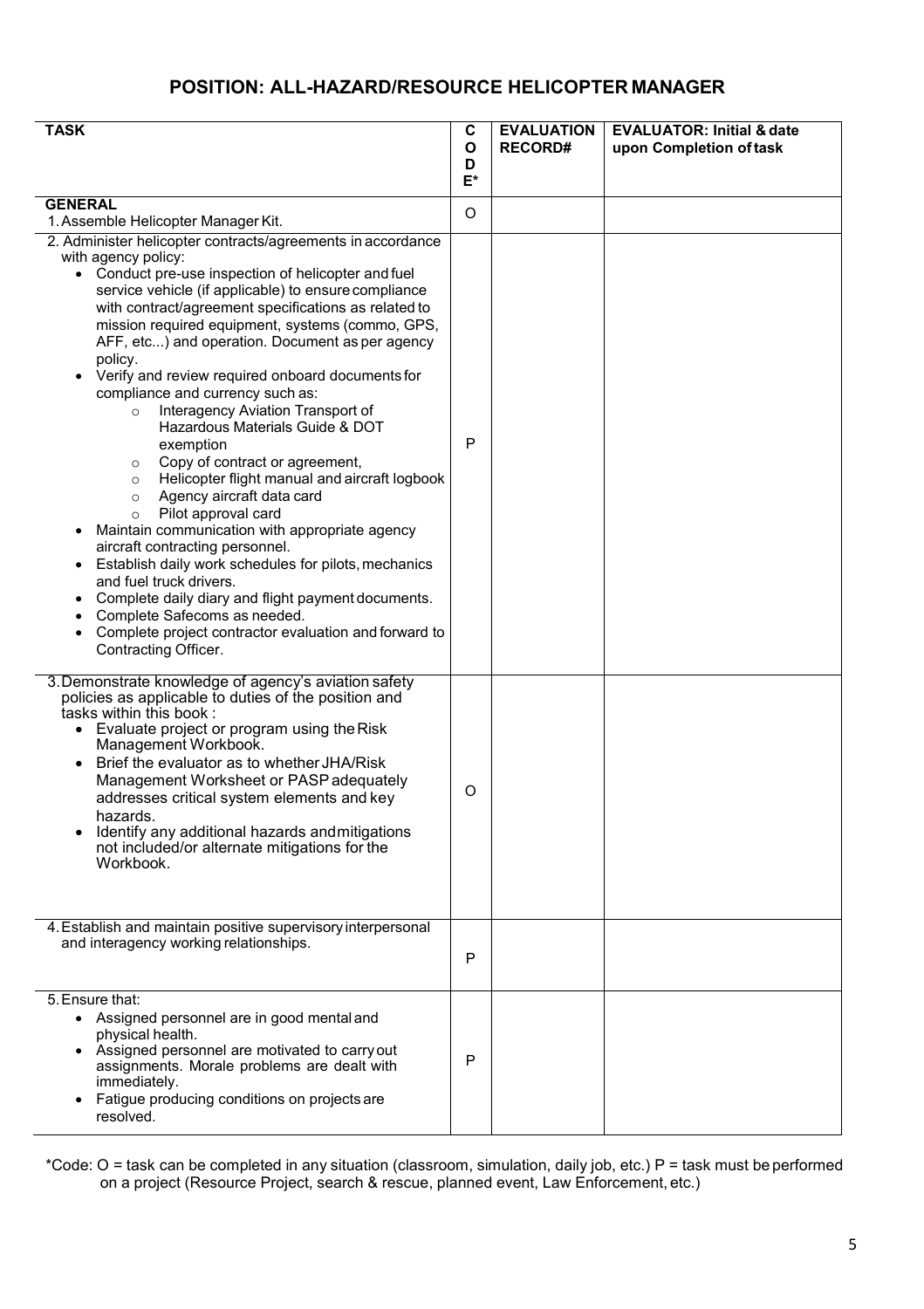## **POSITION: ALL-HAZARD/RESOURCE HELICOPTER MANAGER**

| <b>TASK</b>                                                                                                                                                                                                                                                                                                                                                                                                                                                 | C            | <b>EVALUATION</b><br><b>RECORD#</b> | <b>EVALUATOR: Initial &amp; date</b> |
|-------------------------------------------------------------------------------------------------------------------------------------------------------------------------------------------------------------------------------------------------------------------------------------------------------------------------------------------------------------------------------------------------------------------------------------------------------------|--------------|-------------------------------------|--------------------------------------|
|                                                                                                                                                                                                                                                                                                                                                                                                                                                             | O<br>D       |                                     | upon Completion of task              |
|                                                                                                                                                                                                                                                                                                                                                                                                                                                             | $E^*$        |                                     |                                      |
| 6. Provide for the safety and welfare of assigned personnel<br>during the entire period of the project:<br>• Recognize potentially hazardous situations and<br>mitigate them. Inform participants of hazards.<br>Ensure that personnel are qualified for assignments<br>$\bullet$<br>or mentored by qualified individuals.<br>Ensure adequate rest and hydration is provided to<br>assigned personnel.                                                      | P            |                                     |                                      |
| <b>MOBILIZATION</b>                                                                                                                                                                                                                                                                                                                                                                                                                                         |              |                                     |                                      |
| 7. Ensure that flight planning, flight-following and resource<br>tracking requirements are met:<br>• Obtain Resource Order, Flight Request or other<br>mission information.<br>Work with pilot to develop agency and/or FAA flight<br>plans.<br>Obtain appropriate radio frequencies, phone<br>numbers, area maps and known aerial hazard<br>maps for mission.<br>Conduct or ensure that flight following is<br>accomplished at established intervals.      | P            |                                     |                                      |
| <b>MISSION ACTIVITIES</b><br>8. Provide helicopter and helicopter personnel tactical                                                                                                                                                                                                                                                                                                                                                                        |              |                                     |                                      |
| capabilities to Project supervisor:<br>Identify missions that aircraft and pilot areapproved<br>to perform; passenger, cargo and longline, etc.<br>Ensure they are suited to the project mission<br>requirements.<br>Identify qualifications and special capabilities of<br>assigned helicopter personnel.<br>Identify helicopter accessories and equipment<br>available in support vehicles or at field camps and<br>order additional equipment if needed. | P            |                                     |                                      |
| 9. Conduct preflight and post flight briefings with all involved                                                                                                                                                                                                                                                                                                                                                                                            |              |                                     |                                      |
| personnel:<br>Review Project Aviation Safety Plan (PASP) priorto<br>$\bullet$<br>each mission.<br>Establish mission objectives, timeframes, reporting<br>locations, travel routes, etc<br>Identify and discuss performance, safety and/or<br>efficiency problems encountered.<br>Identify adjustments in future operations.                                                                                                                                 | $\mathsf{P}$ |                                     |                                      |
| 10. Establish helispots as needed for the projectin<br>coordination with the pilot:<br>Ensure adequate approach & departure clearance<br>as well as the safety circle in accordance with<br>IHOG minimum requirements for types of<br>helicopters to be utilized.<br>Ensure that IHOG required equipment is available<br>and staged at appropriate locations.                                                                                               | P            |                                     |                                      |

\*Code: O = task can be completed in any situation (classroom, simulation, daily job, etc.) P = task must be performed on a project (Resource Project, search & rescue, planned event, Law Enforcement, etc.)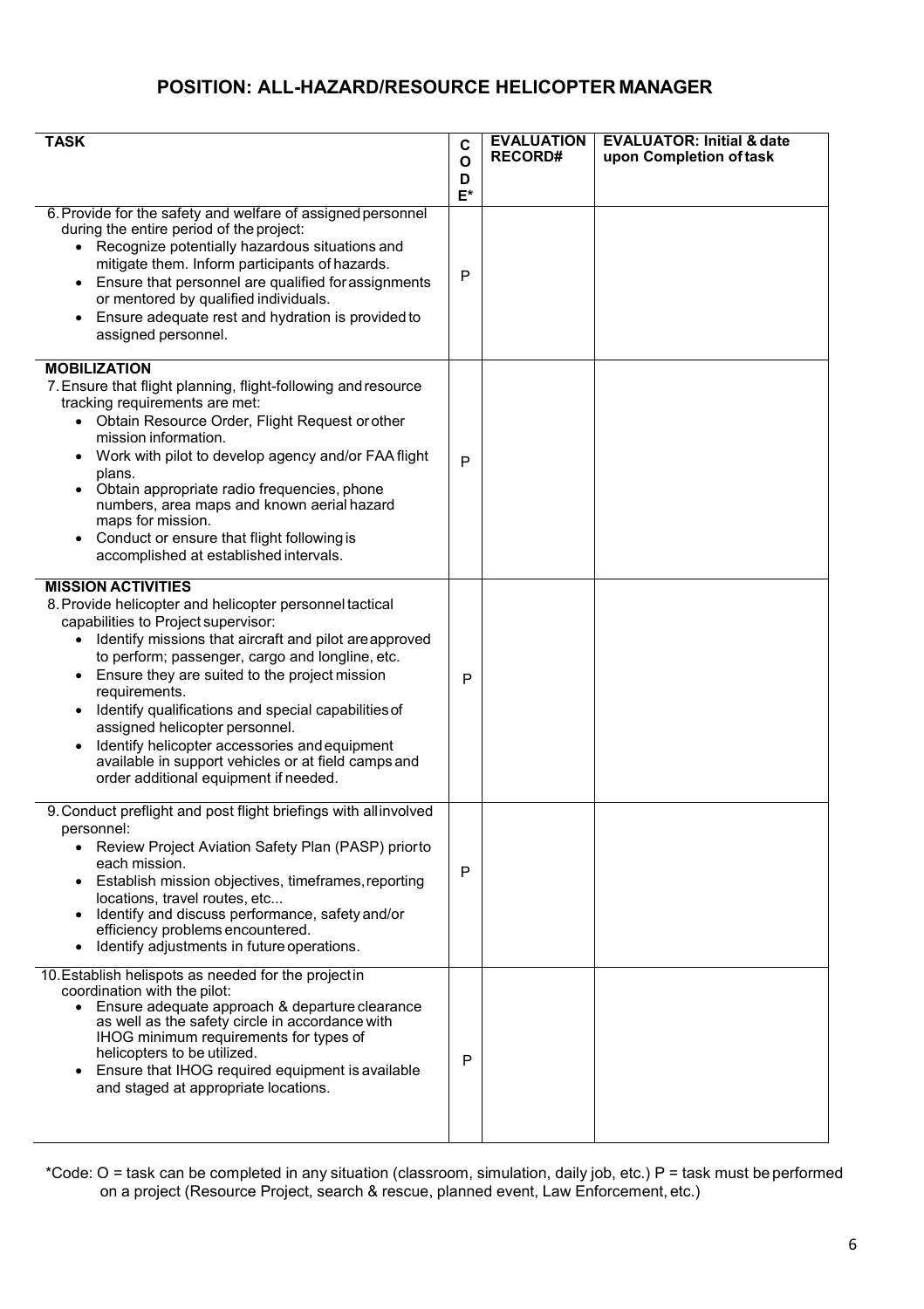## **POSITION: ALL-HAZARD/ RESOURCE HELICOPTER MANAGER**

| <b>TASK</b>                                                                                               | C          | <b>EVALUATION</b> | <b>EVALUATOR: Initial &amp; date</b> |
|-----------------------------------------------------------------------------------------------------------|------------|-------------------|--------------------------------------|
|                                                                                                           | O          | <b>RECORD#</b>    | upon Completion of task              |
|                                                                                                           | D<br>$E^*$ |                   |                                      |
|                                                                                                           |            |                   |                                      |
| 11. External Load missions are conducted per the<br>requirements within IHOG, Chapter 11 Cargo Transport. |            |                   |                                      |
| • Coordinate with pilot to ensure sling sites meet                                                        |            |                   |                                      |
| minimum requirements.                                                                                     |            |                   |                                      |
| External Load equipment and cargo inspected prior                                                         | O          |                   |                                      |
| to use                                                                                                    |            |                   |                                      |
| Equipment and rigging methods utilized perIHOG<br>chapter 9 and 11                                        |            |                   |                                      |
| 12. Flight Crew time and scheduling:                                                                      |            |                   |                                      |
| Continuously monitor and document flight and/or<br>duty hours of pilots, mechanics and/or fuel truck      |            |                   |                                      |
| drivers to ensure that agency limitations are not                                                         |            |                   |                                      |
| exceeded.                                                                                                 | P          |                   |                                      |
| Schedule and manage flight and duty times to meet                                                         |            |                   |                                      |
| current and projected work objectives.<br>Ensure that relief pilots, mechanics, etc. are                  |            |                   |                                      |
| scheduled and assigned when required.                                                                     |            |                   |                                      |
|                                                                                                           |            |                   |                                      |
| 13. Ensure that helicopter pilot accurately completes and<br>approves helicopter load calculation:        |            |                   |                                      |
| Reflecting current aircraft configuration.<br>$\bullet$                                                   |            |                   |                                      |
| Appropriate flight manual performance charts and                                                          |            |                   |                                      |
| environmental conditions.                                                                                 | P          |                   |                                      |
| Flight crew weights, fuel quantity on board.                                                              |            |                   |                                      |
| Elevations at takeoff and landing sites.                                                                  |            |                   |                                      |
| In-ground or out-of-ground effect landing sites.                                                          |            |                   |                                      |
| Density altitude.<br>$\bullet$                                                                            |            |                   |                                      |
| 14. Verify that helicopter is maintained to agency contract<br>standards:                                 |            |                   |                                      |
| Review aircraft logbook entries to ensure that<br>$\bullet$                                               |            |                   |                                      |
| scheduled maintenance inspections are completed at                                                        |            |                   |                                      |
| required intervals.<br>Contact agency maintenance specialist during un-                                   | P          |                   |                                      |
| scheduled maintenance or major component                                                                  |            |                   |                                      |
| replacement.                                                                                              |            |                   |                                      |
| Facilitate return-to-contract availability process.                                                       |            |                   |                                      |
| Inform supervisor/UAM/COR of current or future<br>helicopter maintenance/unavailability.                  |            |                   |                                      |
|                                                                                                           |            |                   |                                      |
| 15. Ensure that turbine power assurance checks are                                                        |            |                   |                                      |
| conducted and documented as required by the                                                               |            |                   |                                      |
| procurement document. Contact agency maintenance<br>specialist if trend analysis indicates sub-par engine | P          |                   |                                      |
| performance.                                                                                              |            |                   |                                      |
| 16. Ensure helicopter safety policies are adhered to:                                                     |            |                   |                                      |
| Confirm that actual helicopter payloads do not exceed<br>$\bullet$<br>the calculated allowable payload.   |            |                   |                                      |
| Appropriate personal protective equipment is utilized<br>$\bullet$                                        |            |                   |                                      |
| for all missions.                                                                                         |            |                   |                                      |
| Ensure crash rescue/response procedures and                                                               |            |                   |                                      |
| equipment are established and communicated to all<br>helicopter personnel.                                | P          |                   |                                      |
| Comply with all requirements in the Interagency                                                           |            |                   |                                      |
| Aviation Transport of Hazardous Materials Guide and                                                       |            |                   |                                      |
| exemption.                                                                                                |            |                   |                                      |
| Follow all special mission agency safety<br>requirements.                                                 |            |                   |                                      |
|                                                                                                           |            |                   |                                      |

\*Code: O = task can be completed in any situation (classroom, simulation, daily job, etc.) P = task must be performed on a project (Resource Project, search & rescue, planned event, Law Enforcement, etc.)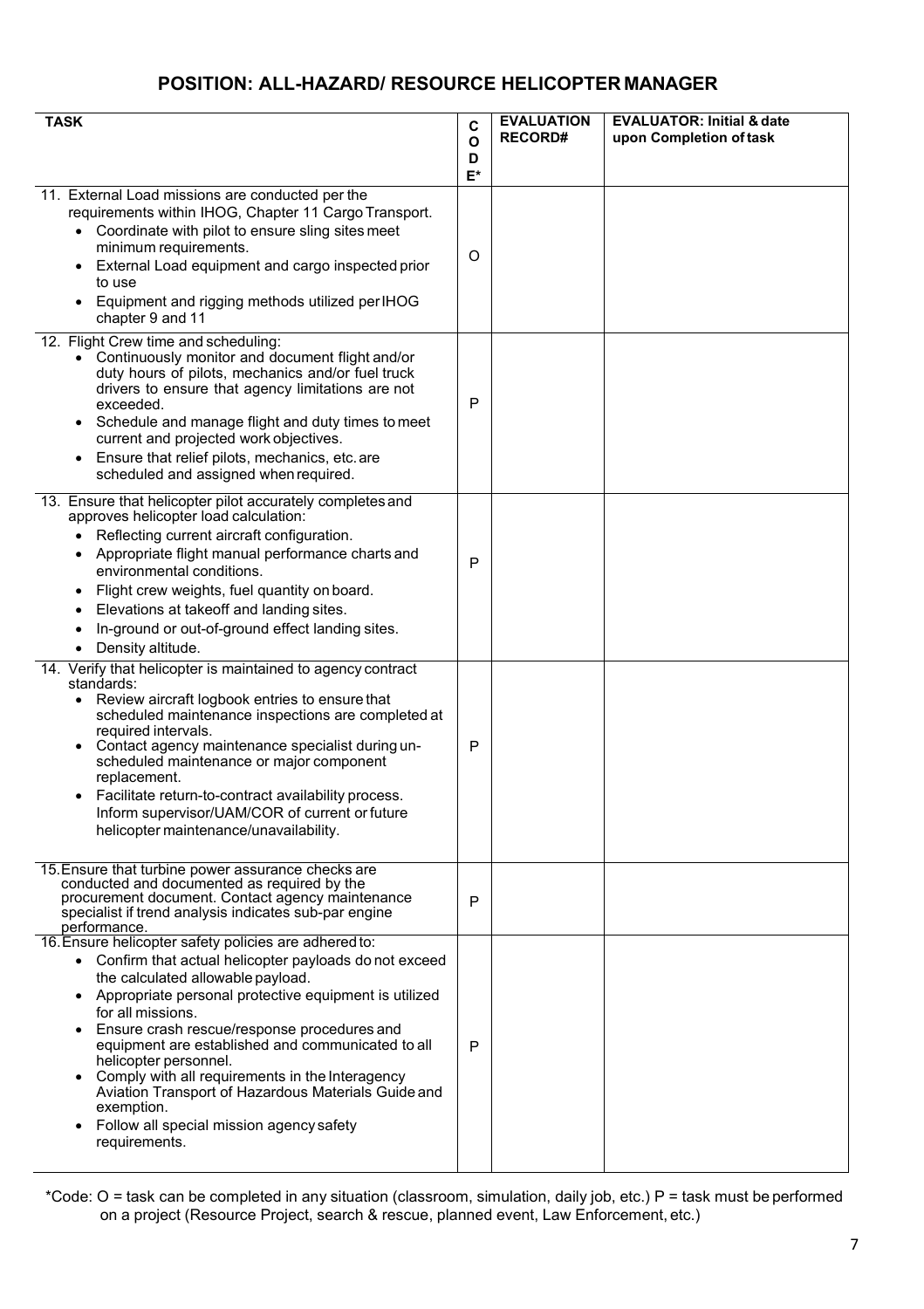## **POSITION: ALL HAZARD/RESOURCE HELICOPTER MANAGER**

| DEMOBILIZATION (ALL-HAZARDS ONLY)                                                                                                                      |   |  |
|--------------------------------------------------------------------------------------------------------------------------------------------------------|---|--|
| 17. Receive demobilization instructions.<br>• Brief participants, and flight following personnel<br>on demobilization procedures and responsibilities. | D |  |
| • Ensure that All-Hazard Incident and agency<br>demobilization procedures are followed.                                                                |   |  |

Code: O = task can be completed in any situation (classroom, simulation, daily job, etc.) P = task must be performed on a project (Resource Project, search & rescue, planned event, Law Enforcement, etc.)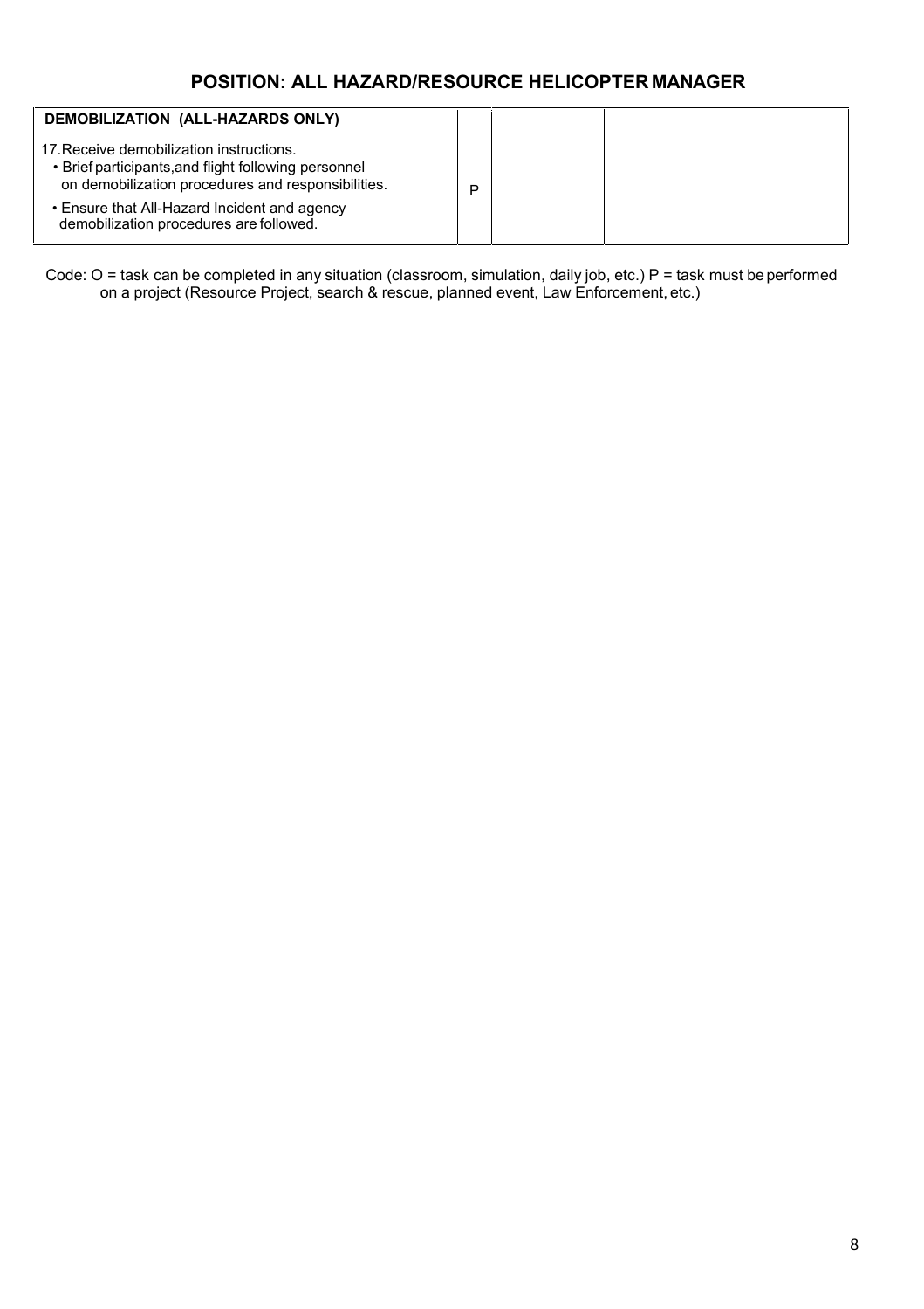## **INSTRUCTIONS for EVALUATION RECORD**

**There are four separate blocks allowing multiple evaluations to be made, if required. These evaluations may be made on projects, all-hazard incidents, law enforcement incidents, simulation in classroom, or in daily duties.This should be a sufficient number of forms for qualification if the individual isadequately prepared and opportunities are present. If additional blocks are needed, a page can be copied from a blank Task Book andattached.** 

### COMPLETE THESE ITEMS AT THE START OF THE EVALUATION PERIOD:

**Evaluator's name, Project/office title, and agency:** List the name of the evaluator,his/her project position or office title, andagency.

**Evaluator's home unit address and phone:** Selfexplanatory

#: The number in the upper left corner of the experience block identifies a particular experienceor group of experiences. This number should be placed in the column labeled "Evaluation Record#" on the Qualification Record for each task performed satisfactorily.

**Location of Project/Simulation:** Identify the location where the tasks were performed byagency and office. **Project Kind:** Enter kind of project, e.g., animal survey, search and rescue, flood,etc.

### COMPLETE THESE ITEMS AT THE END OF THE EVALUATIONPERIOD:

**Number and Type of Resources:** Enter the number of resources and types assigned tothe project pertinent to the trainee's Task Sheetposition.

**Duration:** Enter inclusive dates during which the trainee was evaluated. This block mayindicate a span of time covering several small and similar Projects if the trainee has been evaluatedon that basis, i.e., several initial attack fires in similar fueltypes.

**Recommendation:** Check as appropriate and/or make comments regarding the future needsfor development of thistrainee.

**Date:** List the date the record is beingcompleted.

**Evaluator's initials:** Initial here to authenticate your recommendations and to allowfor comparison with initials in the QualificationsRecord.

**Evaluator's Qualification/rating:** List your certification relevant to the trainee positionyou supervised.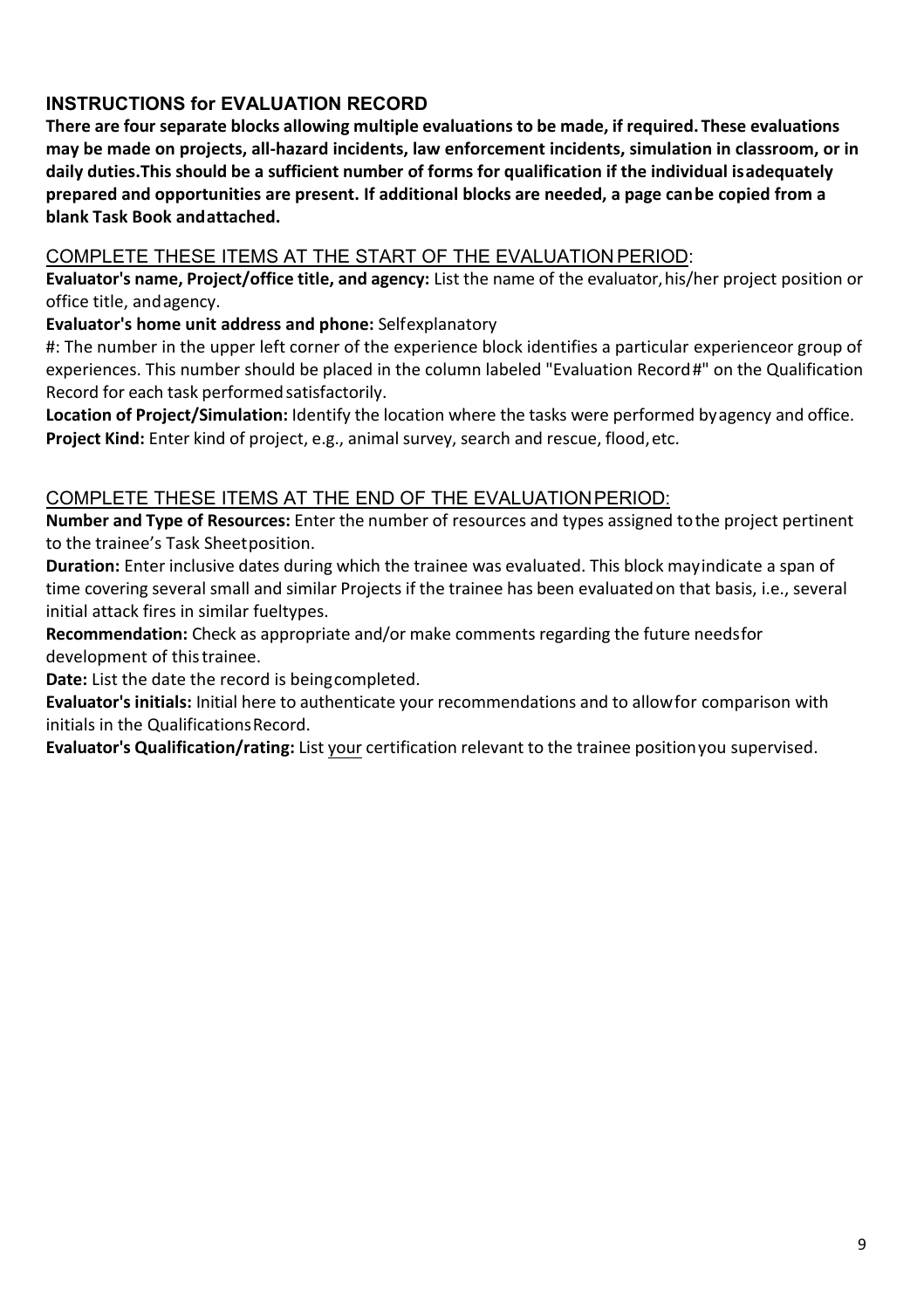#### **Evaluation Record**

### **TRAINEE NAME TRAINEE POSITION**

| #1                                                                                                                                                                                                                                                                                                                                                                                                                                                                                                                                                                                                                                                                                                                                                                                                            |  | Evaluator's name:<br>Project/office title &                  |                                                                        |                                                    |                  |  |
|---------------------------------------------------------------------------------------------------------------------------------------------------------------------------------------------------------------------------------------------------------------------------------------------------------------------------------------------------------------------------------------------------------------------------------------------------------------------------------------------------------------------------------------------------------------------------------------------------------------------------------------------------------------------------------------------------------------------------------------------------------------------------------------------------------------|--|--------------------------------------------------------------|------------------------------------------------------------------------|----------------------------------------------------|------------------|--|
| Evaluator's home unit address & phone:                                                                                                                                                                                                                                                                                                                                                                                                                                                                                                                                                                                                                                                                                                                                                                        |  |                                                              |                                                                        |                                                    |                  |  |
| Name and<br><b>Location of Project</b><br>All-Hazard Incident<br>or Simulation<br>(agency & area)                                                                                                                                                                                                                                                                                                                                                                                                                                                                                                                                                                                                                                                                                                             |  | Project Kind<br>(Animal survey,<br>search &<br>rescue, etc.) | Number & Type<br>of Resources<br>Pertinent to<br>Trainee's<br>Position | Duration<br>(inclusive dates in<br>trainee status) | Management Level |  |
| The tasks initialed & dated by me have been performed under my supervision in a satisfactory manner by the above<br>namedtrainee. I recommend the following for further development of this trainee.<br>The individual has successfully performed all tasks for the position and should be<br>considered for certification.<br>The individual was not able to complete certain tasks (comments below) or<br>additional guidance is required.<br>Not all tasks were evaluated on this assignment and an additional assignment is needed<br>to complete the evaluation.<br>The individual is severely deficient in the performance of tasks for the position and<br>needs further training (both required & knowledge and skills needed) prior to<br>additional assignment(s) as a trainee.<br>Recommendations: |  |                                                              |                                                                        |                                                    |                  |  |
| Date:                                                                                                                                                                                                                                                                                                                                                                                                                                                                                                                                                                                                                                                                                                                                                                                                         |  | Evaluator's initials:                                        |                                                                        | Evaluator's Qualification/rating:                  |                  |  |
| #2                                                                                                                                                                                                                                                                                                                                                                                                                                                                                                                                                                                                                                                                                                                                                                                                            |  | Evaluator's name:<br>Project/office title &                  |                                                                        |                                                    |                  |  |
|                                                                                                                                                                                                                                                                                                                                                                                                                                                                                                                                                                                                                                                                                                                                                                                                               |  | Evaluator's home unit address & phone:                       |                                                                        |                                                    |                  |  |
| Name and Location<br>Project Kind<br>Number & Type of<br>Duration<br>of Project, All<br>(Animal survey,<br>Resources<br>(inclusive dates in<br>Hazard Incident or<br>Pertinent to<br>search &<br>trainee status)<br>Simulation<br><b>Trainee's Position</b><br>rescue, etc.)<br>(agency & area)                                                                                                                                                                                                                                                                                                                                                                                                                                                                                                               |  |                                                              | Management Level                                                       |                                                    |                  |  |
| The tasks initialed & dated by me have been performed under my supervision in a satisfactory manner by the above<br>named trainee. I recommend the following for further development of this trainee.<br>The individual has successfully performed all tasks for the position and should be<br>considered for certification.<br>The individual was not able to complete certain tasks (comments below) or<br>additional guidance is required.<br>Not all tasks were evaluated on this assignment and an additional assignment is needed<br>to complete the evaluation.<br>$\Box$<br>The individual is severely deficient in the performance of tasks for the position and<br>needs further training (both required & knowledge and skills needed) prior to<br>additional assignment(s) as a trainee.          |  |                                                              |                                                                        |                                                    |                  |  |
| Recommendations: Network and Contract and Contract and Contract and Contract and Contract and Contract and Contract and Contract and Contract and Contract and Contract and Contract and Contract and Contract and Contract an                                                                                                                                                                                                                                                                                                                                                                                                                                                                                                                                                                                |  |                                                              |                                                                        |                                                    |                  |  |
| Date: Evaluator's initials: Evaluator's Coaluator's Qualification/rating:                                                                                                                                                                                                                                                                                                                                                                                                                                                                                                                                                                                                                                                                                                                                     |  |                                                              |                                                                        |                                                    |                  |  |